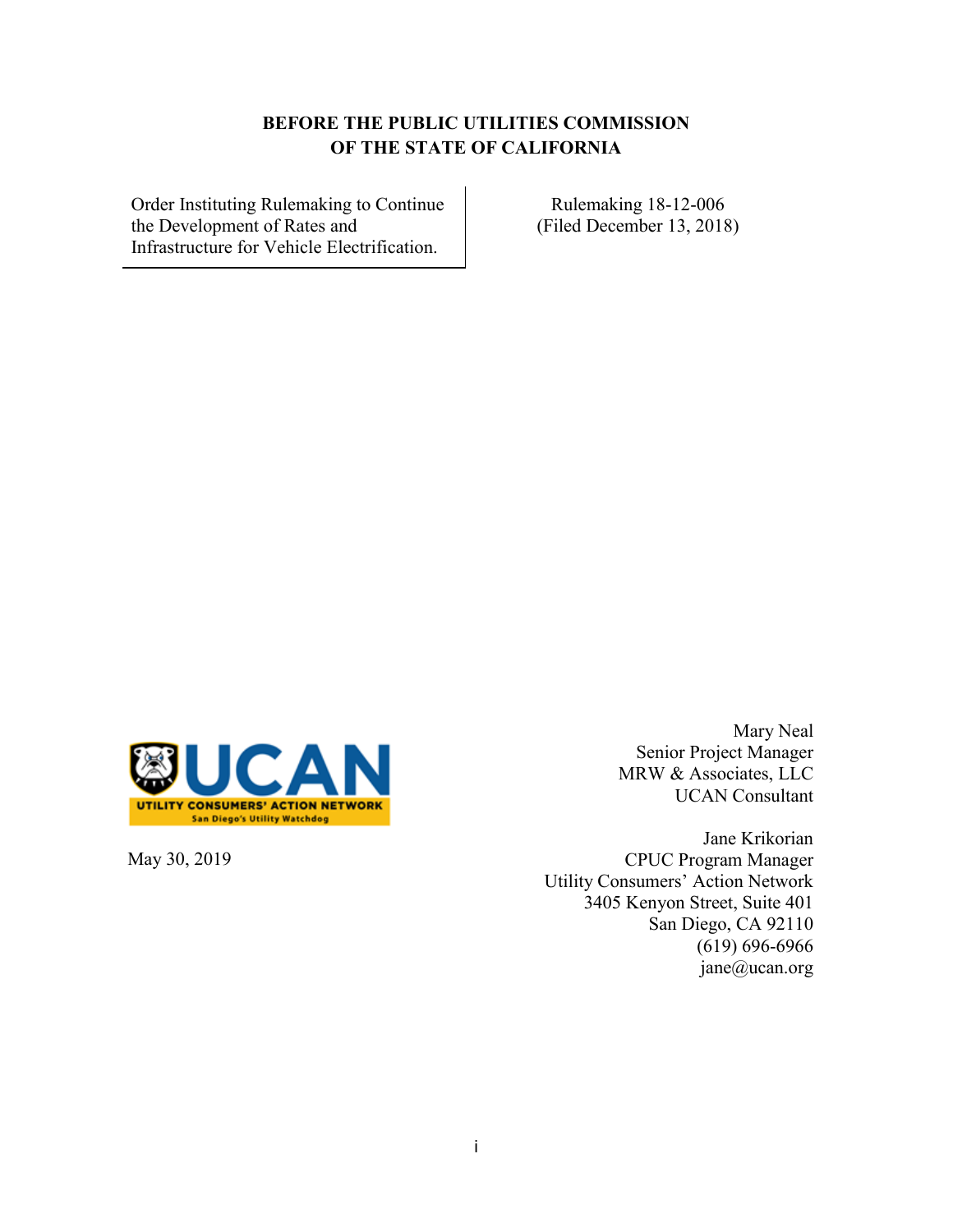# **BEFORE THE PUBLIC UTILITIES COMMISSION OF THE STATE OF CALIFORNIA**

Order Instituting Rulemaking to Continue the Development of Rates and Infrastructure for Vehicle Electrification.

Rulemaking 18-12-006 (Filed December 13, 2018)

# **INFORMAL COMMENTS OF THE UTILITY CONSUMERS' ACTION NETWORK (UCAN) ON THE CPUC WORKSHOP FOR "METRICS & METHODOLOGIES TO EVALUATE TRANSPORTATION ELECTRIFICTION PROGRAMS."**

The CPUC held a workshop on May 9, 2019 to discuss the current data collection and reporting efforts and potential strategies to improve the IOUs' TE program evaluation methodologies to ensure the ratepayer-funded investments are supporting the state's SB 350 goals. Data reporting templates for IOUs' SB 350 TE programs were posted to the CPUC website and discussed in the workshop. UCAN's comments below discuss concerns with data collection and budget controls.

## **I. DATA COLLECTION AND METRICS**

UCAN thanks the CPUC and the speakers for sharing the information provided at the May 9 workshop. UCAN offers these comments on the workshop content to inform the CPUC's future work in TE, especially in Docket R.18-12-006, in which UCAN is an intervenor.

#### **A. Concerns Regarding Data Collection Problems**

At the workshop, there was discussion around problems related to EV charging data collection. These included: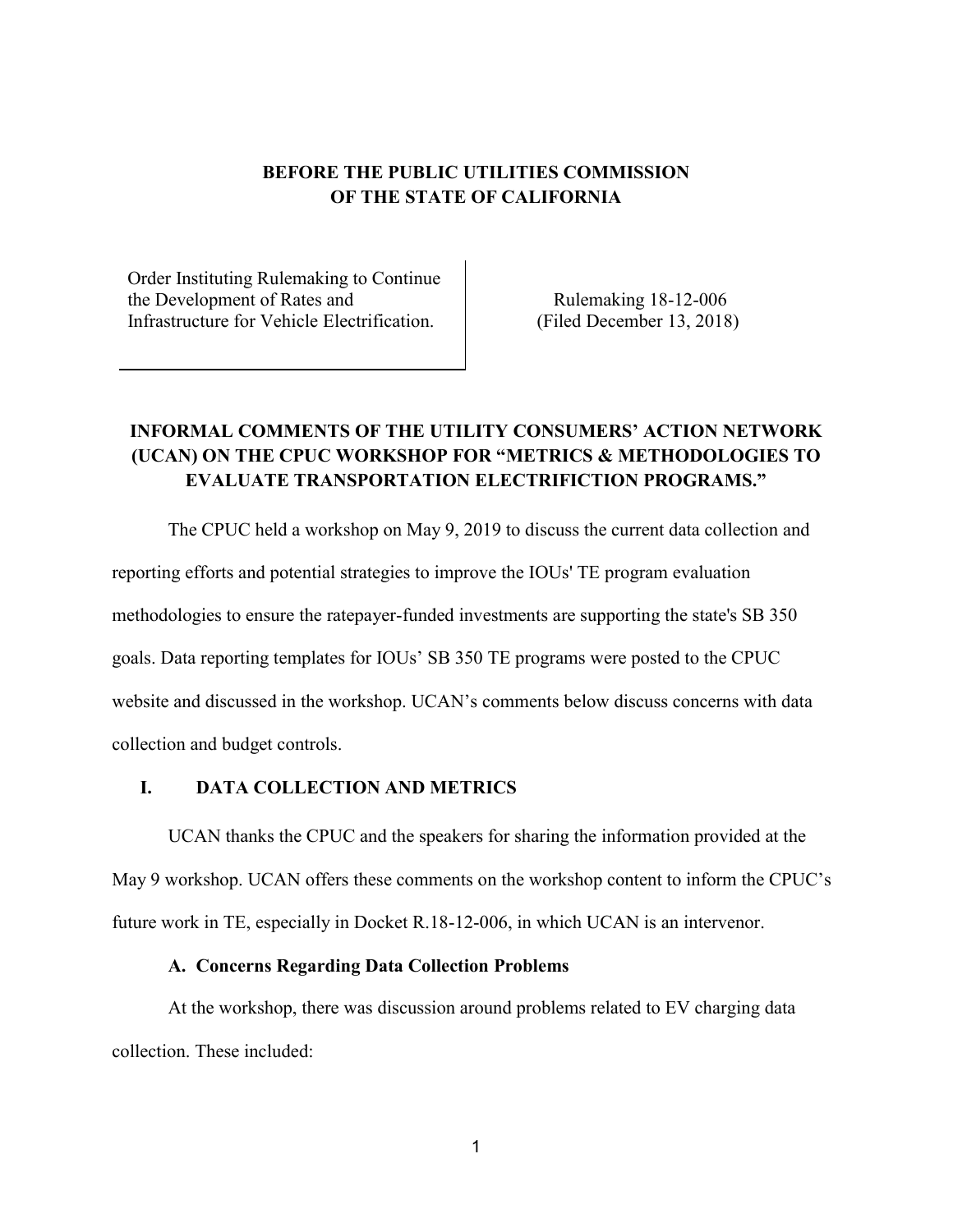- The additional cost to collect data, and whether the data collection itself is valueadded
- The proprietary nature of some data and resulting lack of availability to the public
- The lack of a central data repository, and the cost/effort to create one

UCAN is concerned about these problems and the lack of solutions offered for these problems during the workshop. UCAN recommends the upcoming Energy Division Transportation Electrification Framework (TEF) draft<sup>1</sup> provide some guidance around addressing these issues, including the following:

- Standards to ensure data is not collected needlessly and the cost of the collection is justified
- Data labeling standards such that data can be shared with minimum effort
- Clarity on what data can and should be made publicly available regarding a program in order for it to qualify for public funding

## **B. Data Collection for the Grid: Incentivizing Daytime Charging**

Transportation system design and operation involves many stakeholders. For TE to be successful, the grid must adapt to supply the additional demand while continuing to provide a reliable supply of electricity for all purposes on which people depend on it. The California IOUs and CPUC are uniquely positioned to take leadership roles in managing the cost of grid upgrades to support demand from EVs. How consumers are incentivized to charge their EV's will be an important part of managing costs.

One way of managing costs is to look at when EV's are charged. For example, all EVs have onboard batteries making them storage devices. As such, there is flexibility to charge the vehicles whenever they are not in use in order to meet later transportation needs. Private vehicles

<sup>1</sup> Scoping Memo and Ruling of Assigned Commissioner (Scoping Memo) issued on May 2, 2019 at pp. 2-7.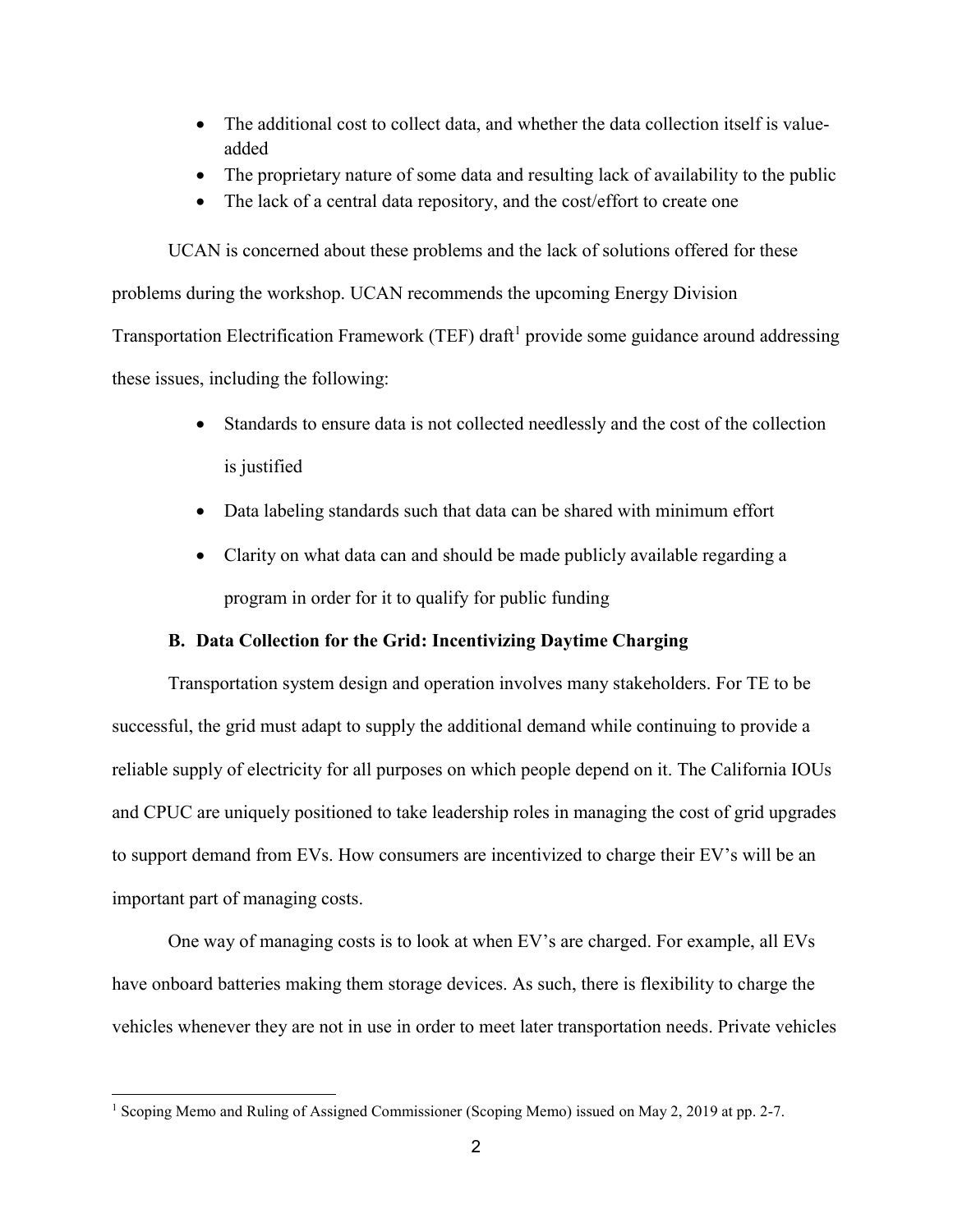for personal use typically also spend the vast majority of their lifespan in park, creating opportunities to charge the vehicles during times when it is cost-advantageous to do so. This includes incentivizing daytime charging so that vehicles can be charged when solar energy is abundant. UCAN recommends that data collection efforts by IOUs focus on collecting data that shows how charging costs or other incentives change consumer behavior on vehicle charging as opposed to just collecting data on how people choose to charge vehicles now.<sup>2</sup> The end goal would be programs that lead to more optimal vehicle charging to reduce the cost of grid upgrades and new generation.

### **C. Data Collection: Focus on Emissions Benefits**

Emissions reduction benefits underlie public support for further TE. UCAN recommends focusing data collection on metrics that show how public dollars reduce emissions through TE. This should include consideration of emissions created by electric power generation and how such emissions vary by season and time of day. UCAN recommends standard methodologies for such calculations be discussed in the upcoming Staff TE Framework.

## **II. DATA REPORTING TEMPLATES**

UCAN reviewed the data collection and reporting templates for the SB 350 TE programs. UCAN is encouraged to see that the templates include data on prices paid for charging by end users as well as hourly profile and charging session data. This would be helpful in determining how such pricing influenced behavior as discussed above. UCAN also notes that the instructions state that the "utilities should consult with each other and the CPUC Energy Division to develop

<sup>2</sup> *See* Slide 12 of Dr. Austin Brown's presentation at the May 9 workshop provides an example of this. Figure 11 on this slide shows home consumption pattern differences with and without time-of-use rates.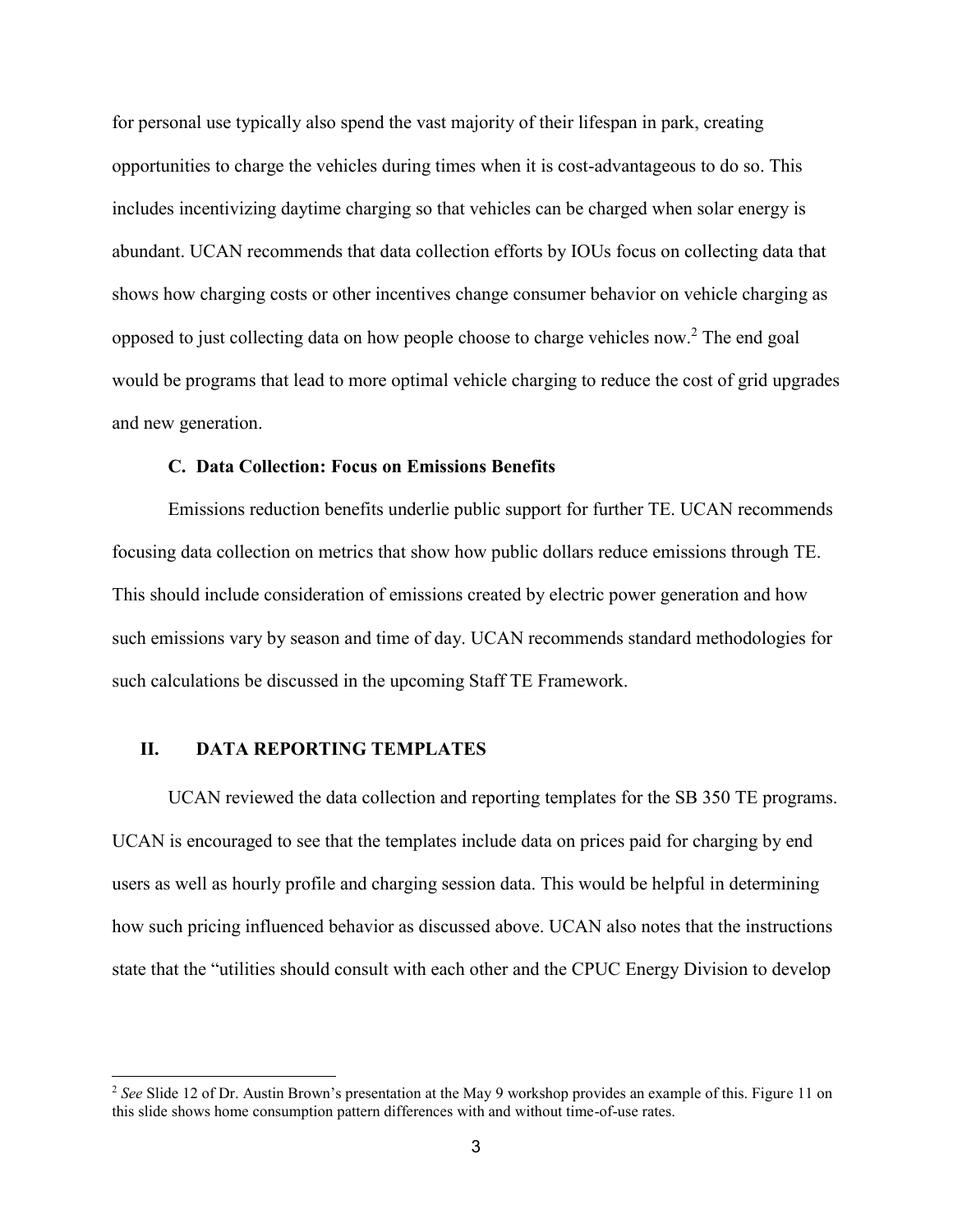consistent calculation methodologies" for emissions reductions and looks forward to learning what methodologies are developed.

### **III. PROJECT PLANNING AND BUDGET CONTROL**

A slide in CARB's presentation noted that, "Project planning is critical and can help control the budget."<sup>3</sup> UCAN has consistently expressed concerns about TE project costs and the effects on rates. For example, in A.14-04-014<sup>4</sup>, UCAN opposed SDG&E's original application for 550 EV site installations and 5,500 EV charging stations. UCAN argued that the proposed pilot program with a \$65 million start-up budget was too large and too expensive.<sup>5</sup> The Commission ultimately lowered the size and cost of the program to 350 EV site installations and 3,500 EV charging stations with a start-up budget limit of \$45 million. <sup>6</sup> However, at a recent Program Advisory Council meeting to update stakeholders on Power Your Drive and the SB 350 Priority Review Projects (held May 22, 2019 at SDG&E office park in San Diego), it was reported that the Power Your Drive program was \$25 million dollars over budget. Several stakeholders, including UCAN, expressed concern about this figure and whether ratepayers or shareholders would be responsible for these cost over-runs.

The Commission has approved twenty-two SB 350 Priority Review Projects for six IOU's at nearly \$50 million dollars.<sup>7</sup> UCAN has serious concerns about project planning and budget controls. If multiple projects experience cost over-runs such as seen in the SDG&E Power Your Drive program, ratepayers and/or shareholders could suffer the consequences.

 $\overline{a}$ 

<sup>3</sup> *See* Slide 22 of CARB presentation at May 9 workshop by Joshua Cunningham and Yachun Chow, "Lessons Learned (1)".

<sup>4</sup> A.14-04-014, filed April 11, 2014, was originally known as the "Electric Vehicle Grid Integration Pilot Program" and late became known as the "Power your Drive" program.

<sup>5</sup> *See* A.14-04-014 UCAN Opening Testimony pp. 6-8 and D.16-01-045 at p. 82 detailing UCAN's position. <sup>6</sup> *See* D.16-01-045, Finding of Fact #67.

<sup>7</sup> *See* Slide 3 of Energetics presentation at May 9 workshop by Ziga Ivanic, "IOU Priority Review Projects (PRPs)."